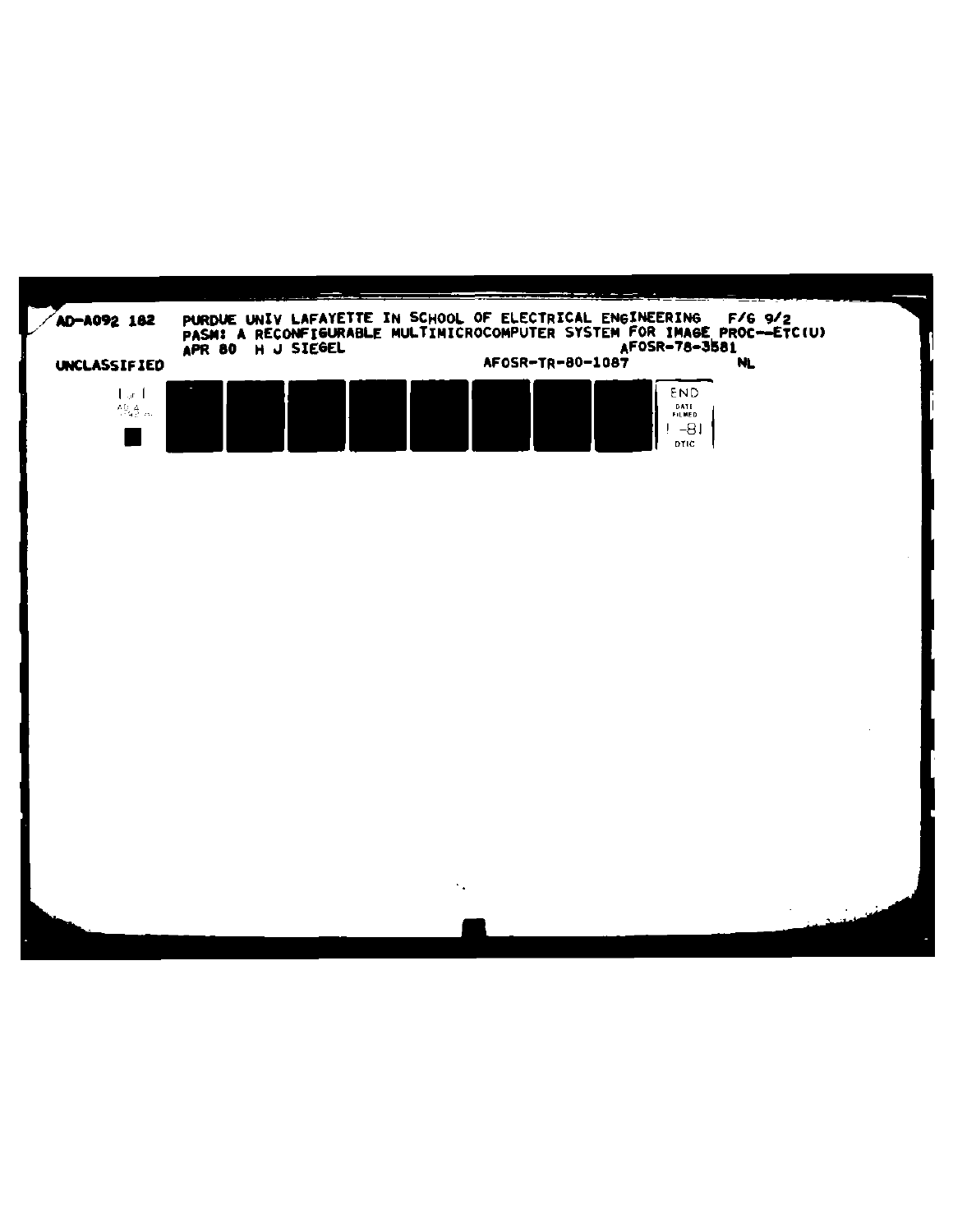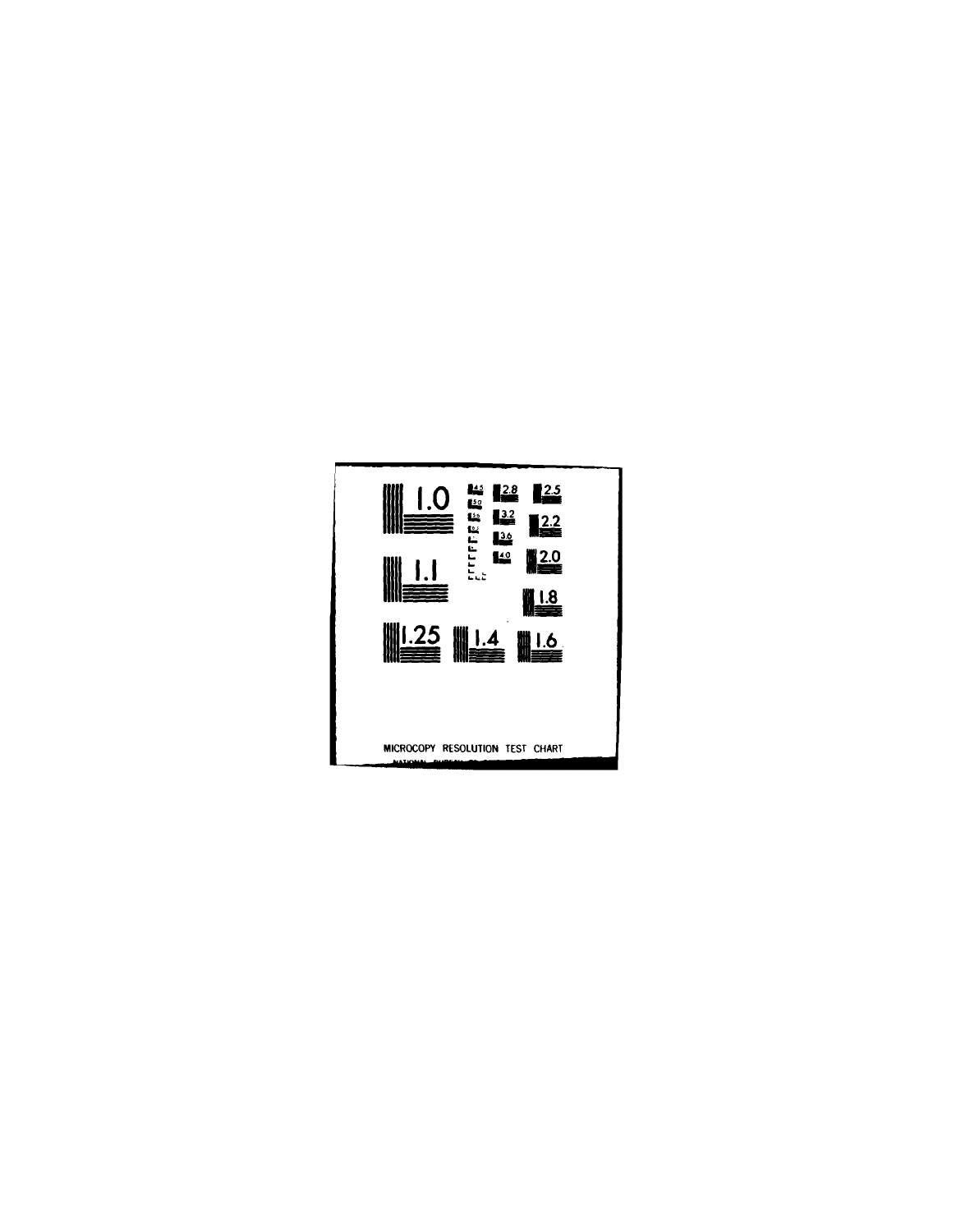**Permanent L'ESCRIPTION UNCLASSIFIED** SECURITY CLASSIFICATION OF THIS PAGE (When Data) **READ INSTRUCTIONS** PORT DOCUMENTATION BEFORE COMPLETING FORM RECIPIENT'S CATALOG NUMBER 87 **TYPE OF REPORT & PERIOD COVERED MTLE (and Sul** Interim  $rf$ A RECONFIGURABLE MULTIMICROCOMPUTER PERFORMING ONG. REP **DRT SHIMBER** SYSTEM FOR IMAGE PROCESSING. sa kubasa<del>ka</del> pada **18** atau keessa 8. CONTRACT OR GRANT NUMBER(s) ₩ HORTS Toward Jay/Siegel AFOSR-78-3581 PROGRAM ELEMENT, PROJECT, TASK PERFORMING ORGANIZATION NAME AND ADDRESS Purdue University 2304/A2 611021 School of Electrical Engineering West Lafayette, IN 47907 1. CONTROLLING OFFICE NAME AND ADDRESS ď **D80** April Air Force Office of Scientific Research/NM 11. NHMAER OF PAGES Bolling AFB, Washington, DC 20332  $\overline{\mathbf{C}}$ J 15. SECURITY CLASS. (of this report) 14. MONITORING AGENCY NAME & ADDRESS(if different from Controlling Office) UNCLASSIFIED 12 DECLASSIFICATION/DOWNGRADING  $\overline{15e}$ 16. DISTRIBUTION STATEMENT (of this Report) Approved for public release; distribution unlimited. 17. DISTRIBUTION STATEMENT (of the abstract entered in Block 20, it different from Report 28 1980 **NOV** rk). Е **18. SUPPLEMENTARY NOTES** To be presented at the Workshop on NEW COMPUTER ARCHITECTURES and IMAGE PROCESSING Ischia, Italy, June 2-5, 1980 19. KEY WORDS (Continue on reverse side if necessary and identity by block number) 80 11 06 85 ABSTRACT (Continue on reverse aide it necessary and identify by block number)<br>
As a result of the microprocessor revolution, it is now feasible to build multimicroprocessor systems capable of performing image processing tasks more rapidly than previously possible. There are several types of parallel processing<br>systems. An SIMD (single instruction stream/-imultiple date stream) machine typically consists of a set of N processors, N memories, an interconnection network, and a control unit (e.g. Illiac IV). The control unit broadcasts instructions to the processors and all active ("turned on") processors execute the same instruction at the same time. Each processor executes instructions using data teken from a FORM 1473 EDITION OF 1 NOV 65 IS OBSOLETE  $\mathcal{Y}$ //L UNCLASSIFIED 29200 SECURITY CLASSIFICATION OF THIS PAGE (When Date Entered)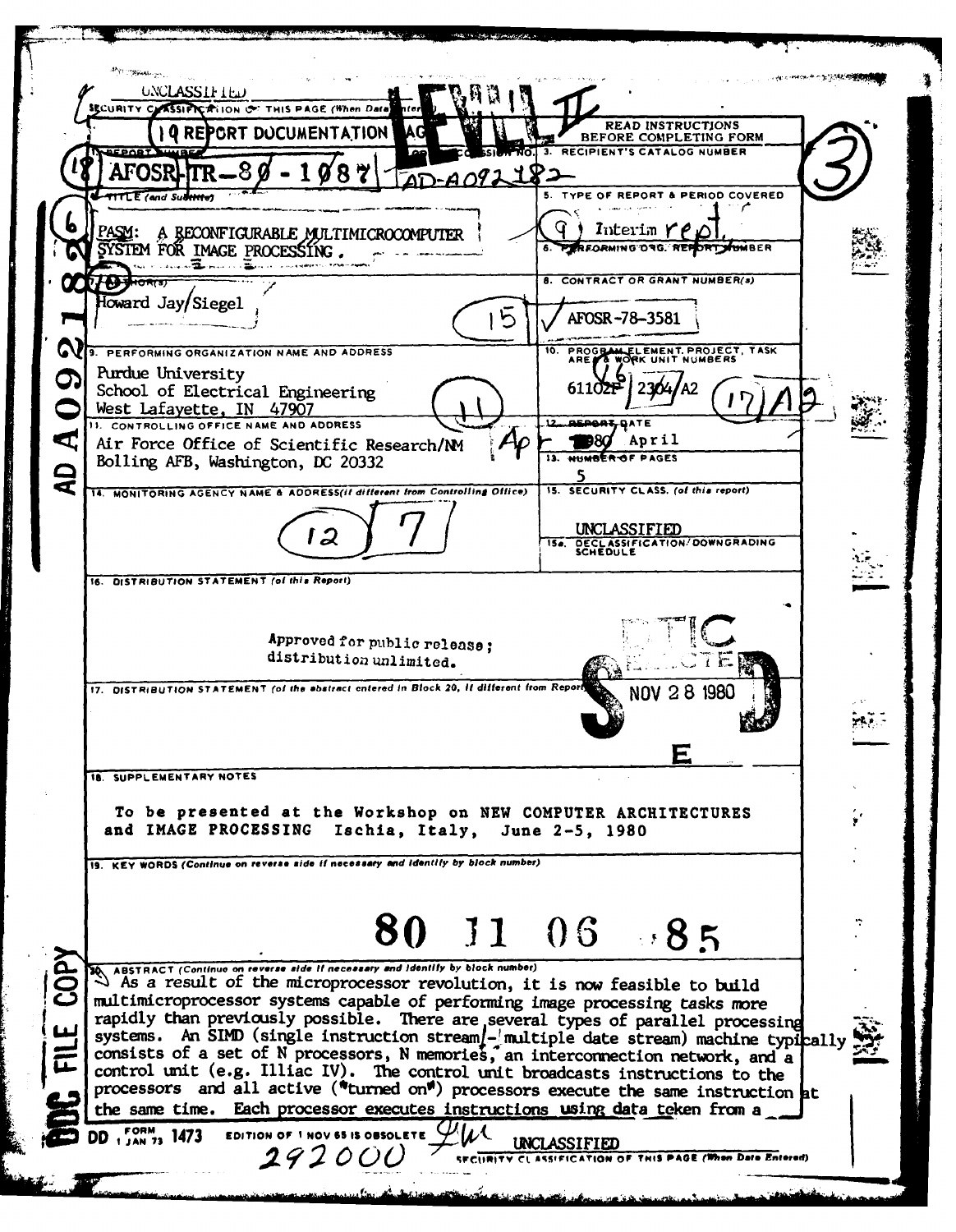<u>INEEASSY FIFZ</u>

SECURITY CLASSIFICATION OF THIS PAGE(When Date Entered)

20. Abstract continued.

memory with which only it is associated. The interconnection network allows interprocessor communication. An MSIMD (multiple-SIMD) systems is a parallel processing system which can be structured as two or more independent SIMD machines (e.g. MAP). An MIMD (multiple instruction stream)-imultiple data stream machine typically consists of N processors and N memories, where each processor can follow an independent instruction stream (e.g. C.mmp). As with SIMD architectures, there is a multiple data stream and an interconnection network. A partitionable SIMD/MIMD system is a parallel processing system which can be structures as two or more independent SIMD and/or MIMD machines. In this presentation, PASM, a partionable SIMD/MIMD system being designed at Purdue University for image processing and pattern recognition, is described.

| <b>Accession For</b>       |                 |  |
|----------------------------|-----------------|--|
|                            | NTIS GRAAI      |  |
| DDC TAB                    |                 |  |
| Unamsumced                 |                 |  |
| Justification              |                 |  |
| By<br><u>Distribution/</u> |                 |  |
| √rail©h*fity Code <u>s</u> |                 |  |
|                            | Avail and/or    |  |
| Dist.                      | ${\tt special}$ |  |
|                            |                 |  |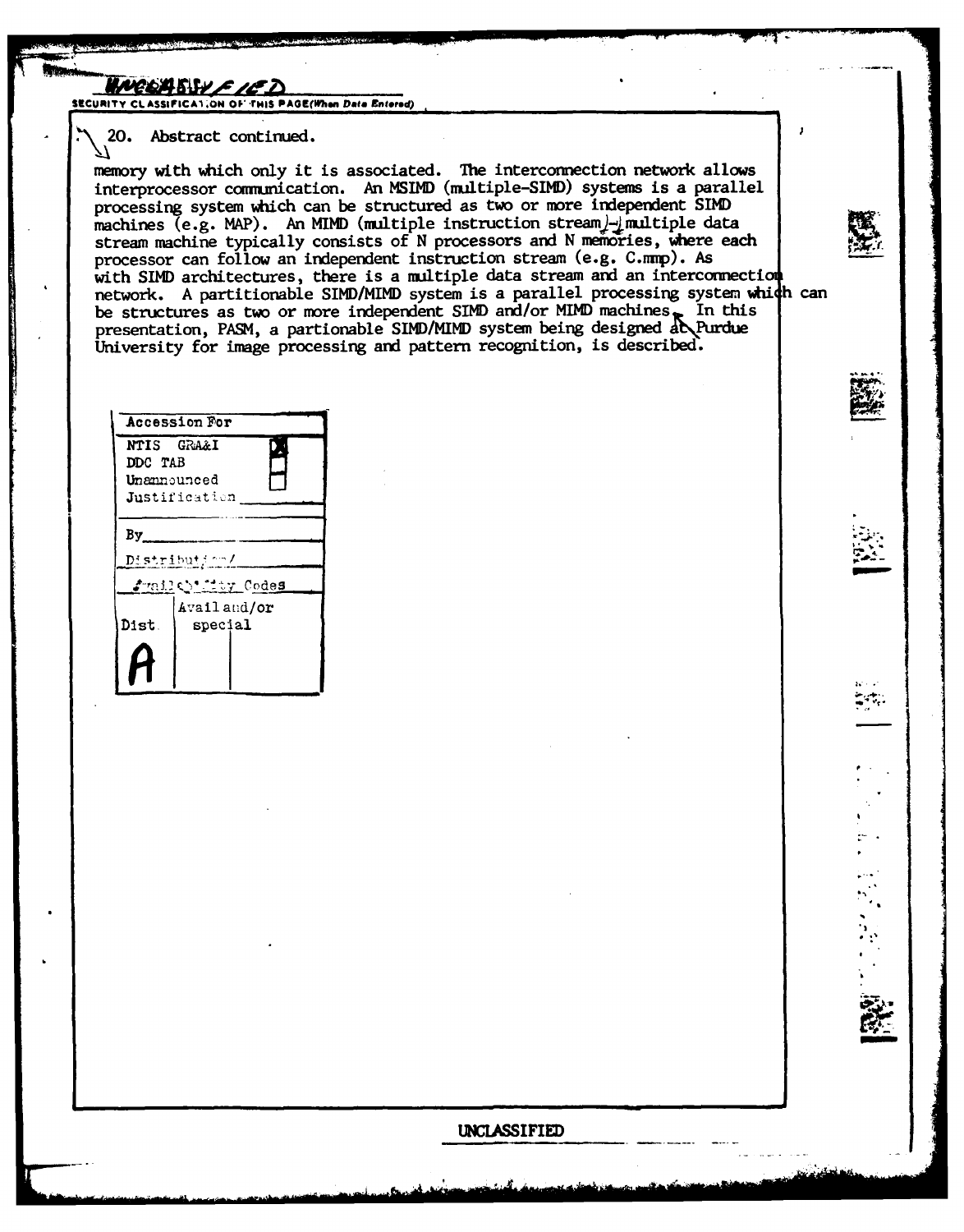## AFOSR-TR- 80 - 1087

**DIMAGE CARD WARD AND I** 

## PASM: A RECONFIGURABLE MULTIMICROCOMPUTER SYSTEM

FOR IMAGE PROCESSING

Howard Jay Siegel

Purdue University School of Electrical Engineering West Lafayette, IN 47907, USA

April 1980

To be presented at the Workshop on New Computer Architectures and Image Processing Ischia, Italy June 2-5, 1980

## 80 71 06 385

This research was supported by the Air Force Office of Scientific Research, Air Force Systems under Grant No. Command, USAF, AFOSR-78-3581.

> Approved for public release; distribution unlimited.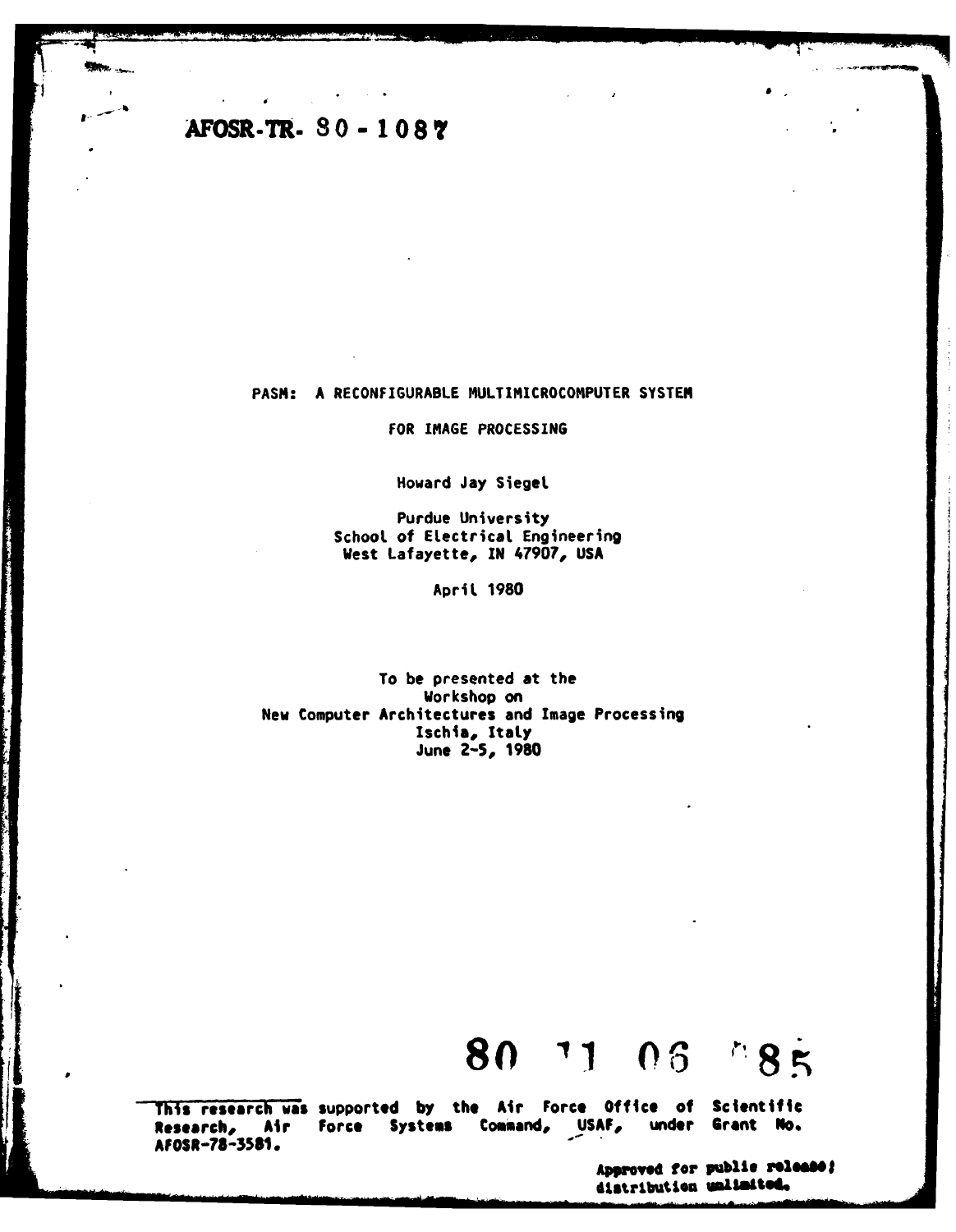TIR FORCE OFFICE OF SCIENTIFIC RESEARCH (AFSC) MOTICE OF IRANSMITTAL TO DDC This technical report has been reviewed and is approved for public release IAW AFR 190-12 (7b). Distribution is unlimited. A. D. BLOSE **Technical Information Officer** 

The Community of the Community of the Community of the Community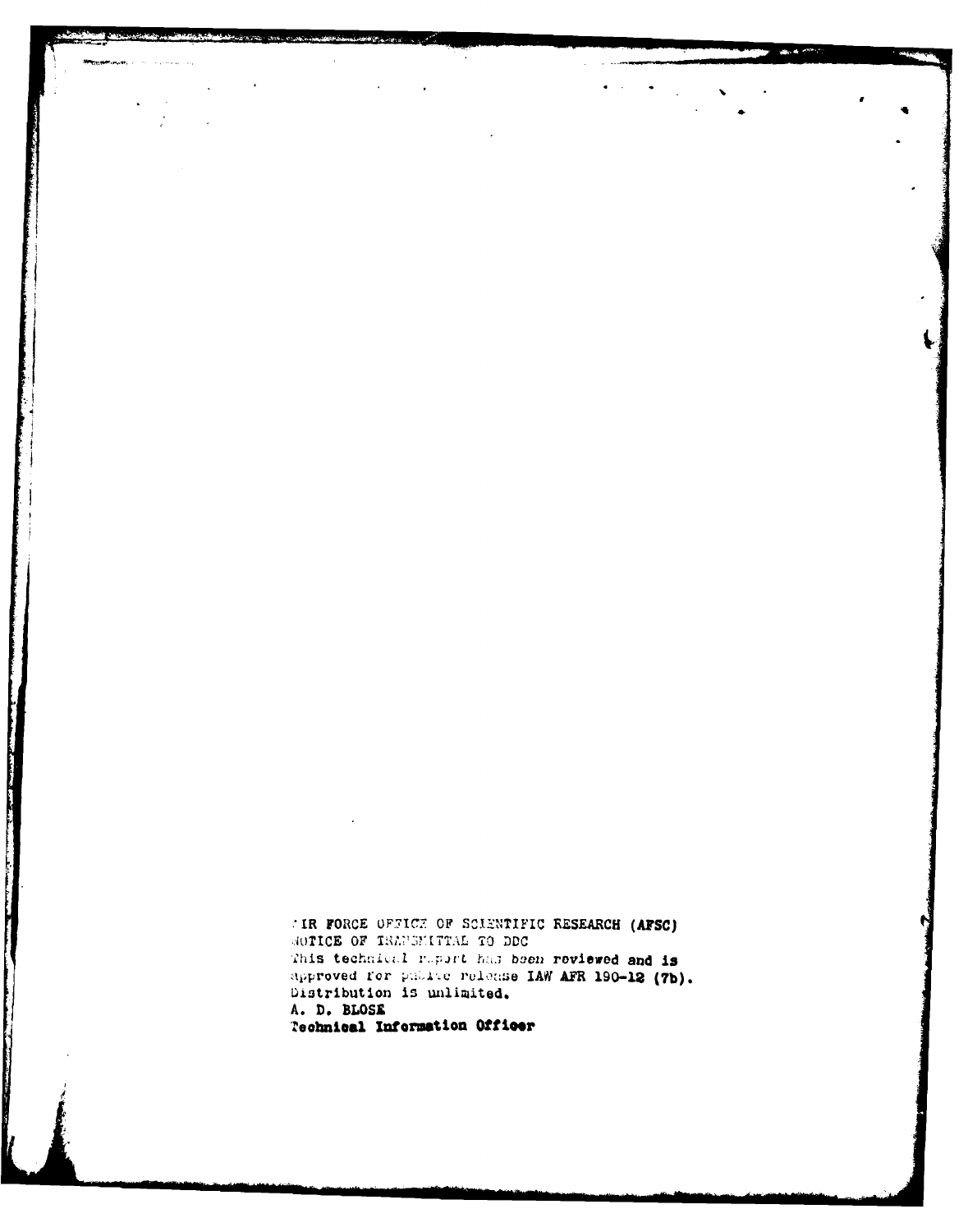As a result of the microprocessor revolution, it is now feasible to build multimicroprocessor systems capable of performing image processing tasks more rapidly than previously possible. There are several types of parallel processing systems. An **SIND** (single instruction stream **-** multiple data stream) machine typically consists of a set of **N** processors, **N** memories, an interconnection network, and a control unit (e.g. ILLiac IV). The control unit broadcasts instructions to the processors and all active ("turned on") processors execute the same instruction at the same time. Each processor executes instructions using data taken from a memory with which only it is associated. The interconnection network allows interprocessor communication. An MSIMD (muLtipte-SIMD) system is a parallel processing system which can be structured as two or more independent **SIND** machines (e.g. MAP). An MIND (multiple instruction stream **-** multiple data stream) machine typicaLly consists **of N** processors and **N** memories, where each processor can follow an independent instruction stream (e.g. C.mmp). As with **SIND** architectures, there is a multiple data stream and an interconnection network. **A** partitionabLe SIRD/MIMD system is a parallel processing system which can be structured as two or more independent **SIND** and/or **MIND** machines. In this presentation, PASM, a partitionable SIMD/MIMD system being designed at Purdue University for image processing and pattern recognition, is described.

**SIND** machines can be used for "Local" processing of segments of images in parallel. For example, the image can be segmented, and each processor assigned **a** segment. Then, foLlowing the same set **of** instructions, such tasks **as** Line thinning, threshold dependent operations, and **gap filling can be** done in parallel for aLL segments of **the** image simultaneously. Also **in SIND** mode, matrix arithmetic used for such tasks **as statistical pattern** recognition can be done efficiently. MIND machines can be used to perform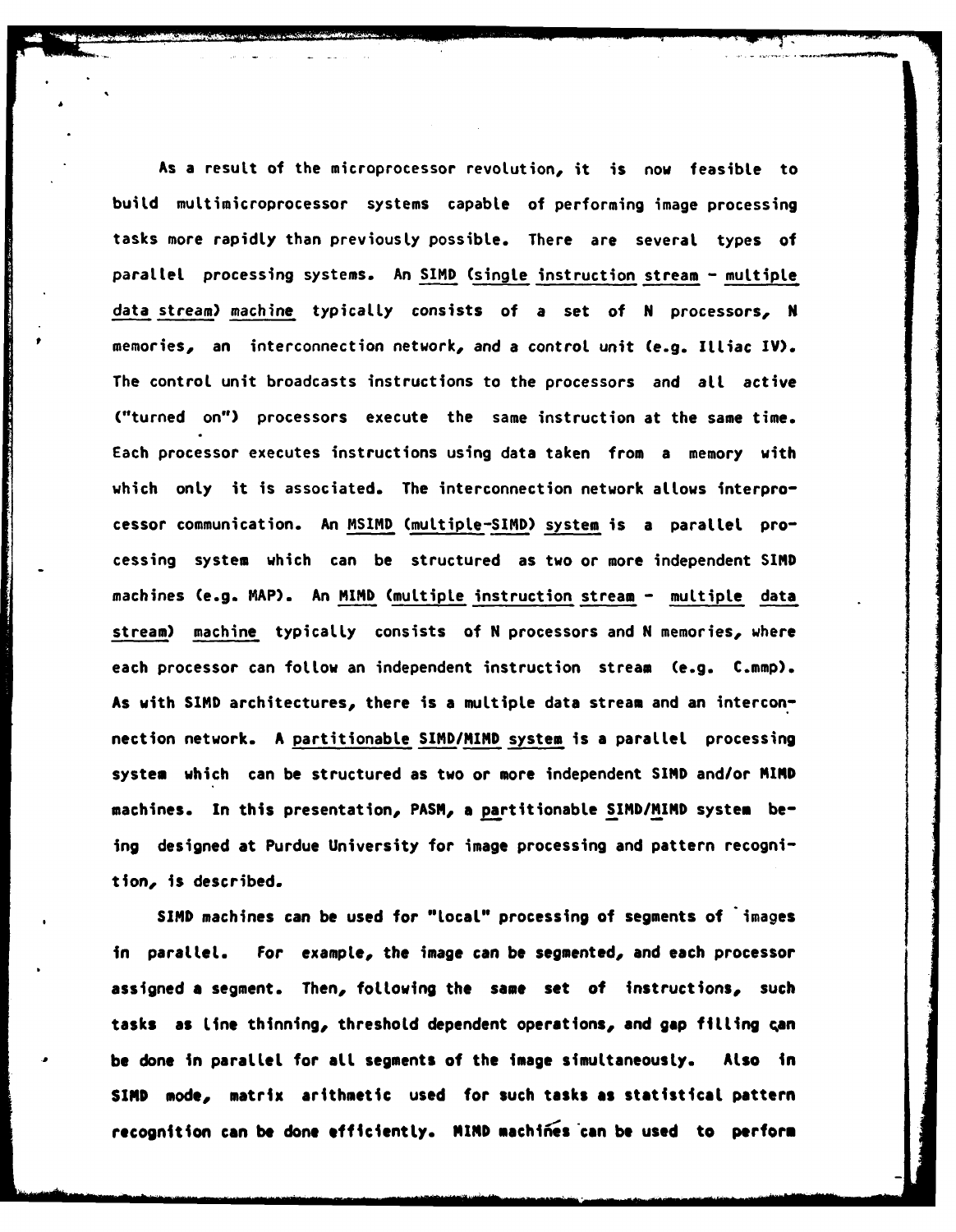different "globaL" pattern recognition tasks in paraLLel, using multiple copies of the image or one or more shared copies. For example, in cases where the goal is to locate two or more distinct objects in an image, each object can be assigned a processor or set of processors to search for it. An SIMD/MIMD application might involve using the same set of microprocessors for preprocessing an image in SIND mode and then doing a pattern recognition task in MIMD mode.

PASM is a large-scale dynamically reconfigurable multimicroprocessor system. It is a special purpose system being designed to exploit the paral-LeLism of image processing and pattern recognition tasks.

Due to the Low cost of microprocessors, computer system designers have been considering various muLtimicrocomputer architectures. **PASM** combines the following features:

- **(1)** it can be partitioned to operate as many independent SIMD and/or MIND machines of varying sizes, and
- (2) a variety of problems in image processing and pattern recognition will be used to guide the design choices.

Figure 1 is **a** block diagram of the basic components of **PASM. The** ParalLel Computation Unit **(PCU)** contains **N . 2n** processors, **N** memory modules, and an interconnection network. The **PCU** processors are microprogrammabLe microprocessors that perform the actual **SIND** and **MIND** compute-. tions. The **PCU** memory modules are used **by** the **PCU** processors\* for data storage in SIMD mode and both data and instruction storage in MIND mode. **The** interconnection network provides a means of communication **among the PCU** processors and memory modules.

The Micro Controllers (MCs) are a set of microprogrammable microproces**sors** which **act as the** control units for the PCU processors in **SIND** mode **and**

-2-

t--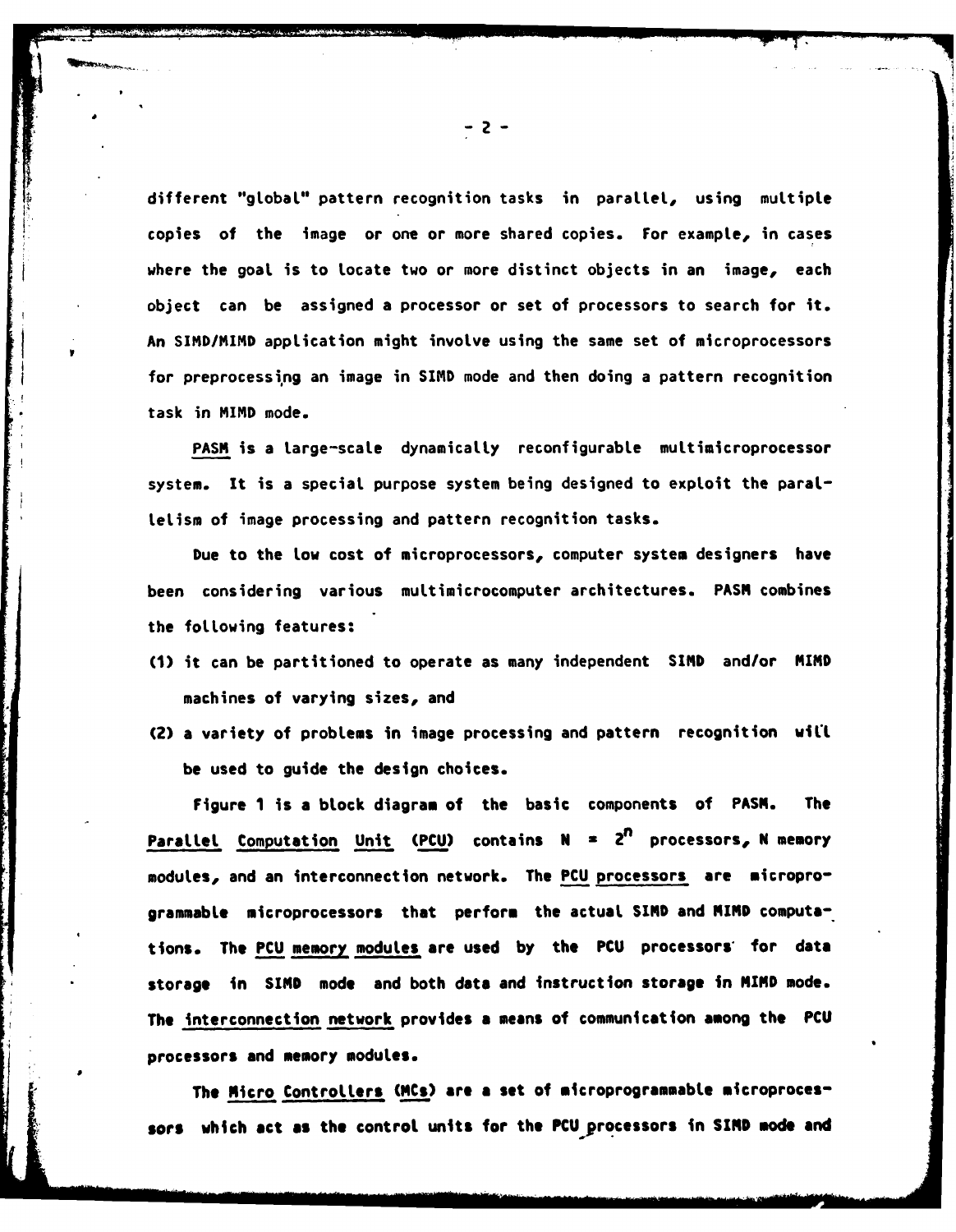orchestrate the activities of the **PCU** processors in MIMD mode. There are Q **= 2q** MCs. Each **MC** controls **N/Q PCU** processors. **A** virtual **SIND** machine (partition) of size **RN/Q** where R **= 2r** and **I <** r **< q,** is obtained **by** Loading R **MC** memory modules with the same instructions simultaneously. Similarly, a virtual **MIND** machine of size **RN/Q** is obtained by combining the efforts of the **PCU** processors of R MCs. Q is therefore the maximum number of partitions allowable, and **N/Q** is the size of the smallest partition. Possible values for **N** and Q are 1024 and **16,** respectively. Control Storage contains the programs for the MCs.

The Memory Management System controls the Loading and unloading of the **PCU** memory modules. It employs a set of cooperating dedicated microprocessors. The Memory Storage System stores these files. Multiple devices are used to allow parallel data transfers.

The System Control Unit is a conventional machine, such as a PDP-11, and **is** responsible for the overall coordination of the activities of the other components of PASM. By carefully choosing which tasks should be assigned to the **System** Control Unit and which should be assigned to other sys**team components (such as** the Memory Management System), the System Control Unit can work effectively and not become **a** bottleneck.

In **a** compan ion presentation, examples of image processing on PASM type **systems are discussed. The** improvement in execution time, over that on **a** uniprocessor system, is examined for various tasks.

**-aI**

**-3-**